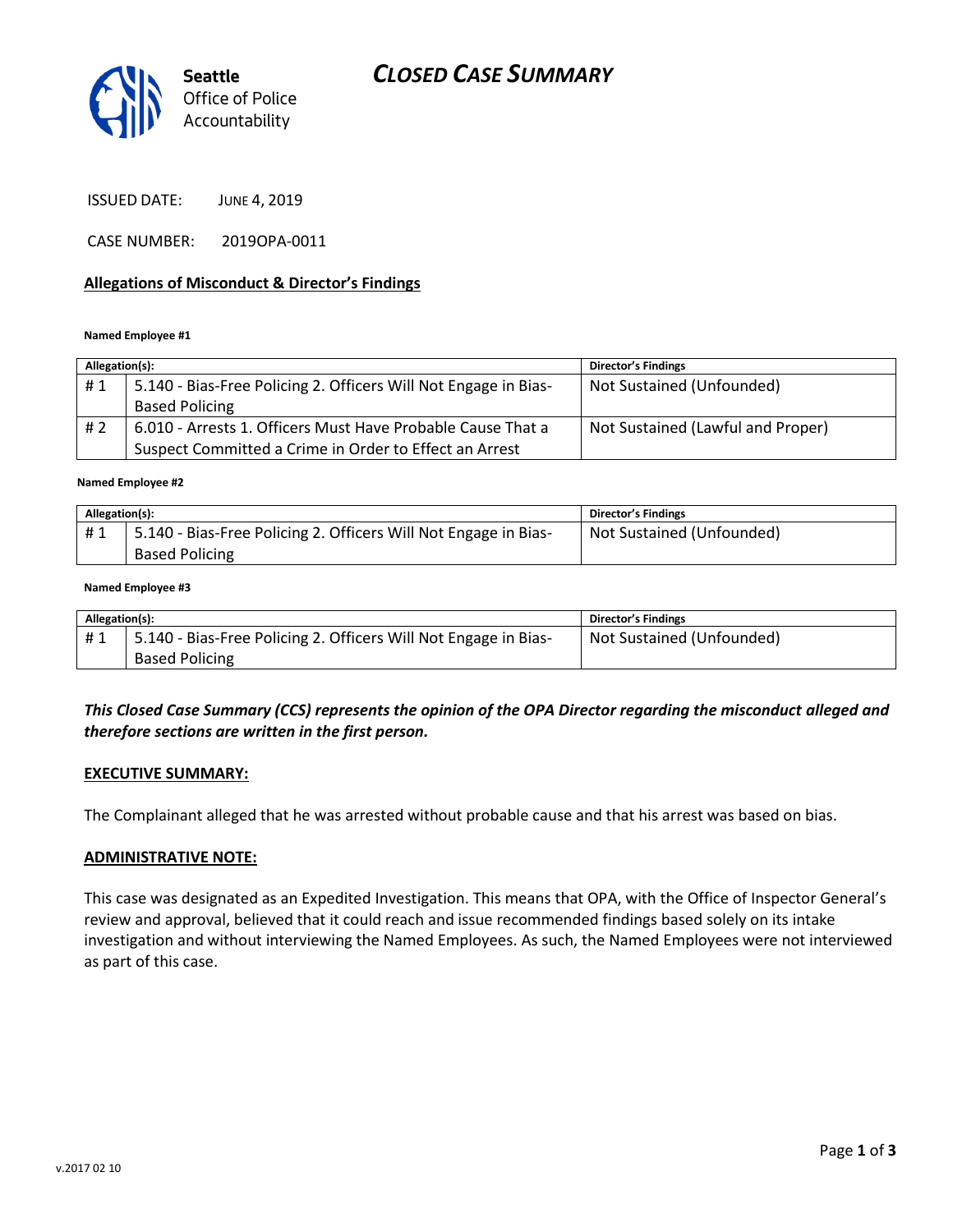

# *CLOSE CASE SUMMARY*

OPA CASE NUMBER: 2019OPA-0011

### **ANALYSIS AND CONCLUSIONS:**

# **Named Employee #1 - Allegations #1** *5.140 - Bias-Free Policing 2. Officers Will Not Engage in Bias-Based Policing*

On December 27, 2018, the Named Employees were dispatched to investigate a domestic violence (DV) assault in which the victim reported to 911 that she had been pushed against the wall by her boyfriend. When the Named Employees arrived, they made contact with the suspect described by the 911 caller. The suspect is the Complainant in this case. The Complainant denied that an assault occurred, but, based on the investigation conducted by the officers, he was placed under arrest for DV assault per policy and state law. After the Complainant was taken into custody, he alleged that he should not have been arrested and that his arrest was based bias on the part of the Named Employees. After the Complainant requested the presence of a supervisor and made allegations of bias, Named Employee #1 (NE#1) called for a Sergeant, who screened the arrest and the Complainant's bias allegation. The Sergeant approved the arrest and forwarded the bias complaint to OPA.

The Complainant alleged to OPA that NE#1's decisions during this incident were made without fully investigating the alleged DV incident. He stated that there was no logic behind NE#1's decisions that evening, including her determining that the Complainant was the primary aggressor. The Complainant maintained that NE#1 did not have probable cause to arrest him. The Complainant listed the following reasons for why he believed the arrest to be inappropriate: he does not have a previous record; he was never given the benefit of the doubt; and NE#1 was in a rush to make an arrest.

The Complainant also alleged that he was subjected to biased policing by NE#1 because of his gender, his ethnicity (Arab), and potentially even his sexual orientation. The Complainant explained his belief that NE#1 is a lesbian and that she may have unconsciously made decisions that went against him because he is a heterosexual male. The Complainant further told OPA that Named Employee #2 (NE#2) and Named Employee #3 (NE#3) participated in NE#1's bias when they did not intervene or speak out concerning NE#1's decision to arrest the Complainant. The Complainant additionally expressed to OPA that he does not want the officers fired but that they need to receive additional training.

In the General Offense Report for this incident, NE#1 documented the facts that she relied upon to determine that the Complainant was the primary aggressor and the probable cause that existed for his arrest. NE#1 specifically pointed to the Complainant's conduct that was described by the victim, as well as the fact that she stated that she suffered pain to her shoulders when the Complainant pushed her into a wall. NE#1 reported that she told the Complainant that, based on her investigatory findings, SPD policy and state law mandated that she arrest him.

OPA lastly reviewed the Body Worn Video (BWV) associated with this incident. The video supported what was documented in NE#1's General Offense Report.

SPD Policy 5.140 prohibits biased policing, which it defines as "the different treatment of any person by officers motivated by any characteristic of protected classes under state, federal, and local laws as well other discernible personal characteristics of an individual."